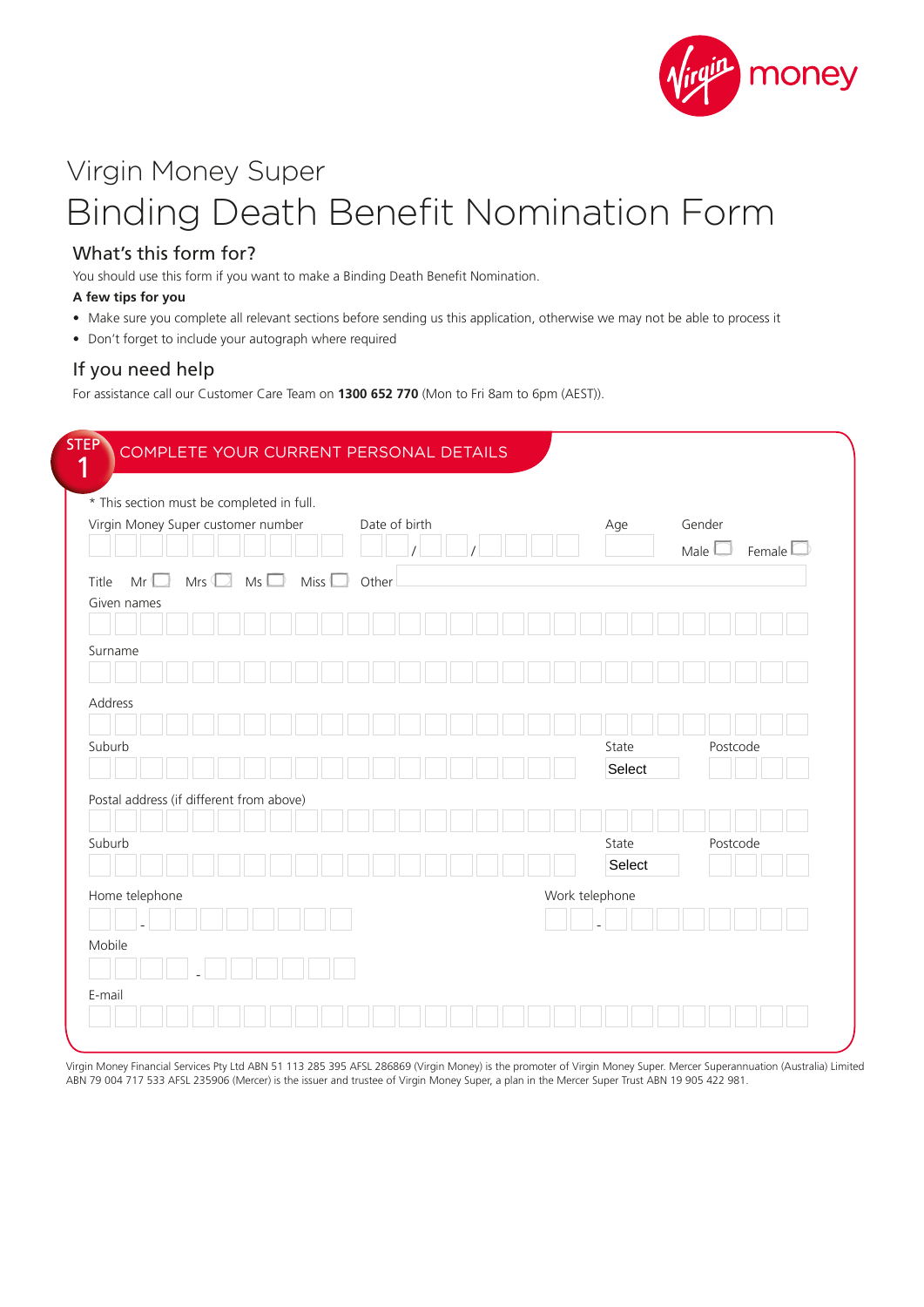| <b>STEP</b><br>DEATH BENEFIT NOMINATION DETAILS                                                                                                                               |                  |                                                                                                                  |
|-------------------------------------------------------------------------------------------------------------------------------------------------------------------------------|------------------|------------------------------------------------------------------------------------------------------------------|
| 2                                                                                                                                                                             |                  |                                                                                                                  |
|                                                                                                                                                                               |                  |                                                                                                                  |
| Please mark the appropriate box. Complete the table if you are making a new nomination or amending an existing nomination.                                                    |                  |                                                                                                                  |
| I would like to make a Binding Death Benefit Nomination that will revoke and replace any existing nomination. Please complete this                                            |                  |                                                                                                                  |
| section and Section 3. Note that Section 3 requires your signature and the signatures and personal particulars of two witnesses;                                              |                  |                                                                                                                  |
| <b>OR</b>                                                                                                                                                                     |                  |                                                                                                                  |
| I would like to revoke and not replace my existing Binding Death Benefit Nomination. Go to Section 3 and sign and date at<br>'customer signature'. No witnesses are required. |                  |                                                                                                                  |
| Important:                                                                                                                                                                    |                  |                                                                                                                  |
| . Please record details for each nominated beneficiary in the section below and ensure that the total of your nominations equals 100%.                                        |                  |                                                                                                                  |
| • Only those people listed in the Relationship section may be nominated as your beneficiaries.                                                                                |                  |                                                                                                                  |
| In the event of my death, I nominate that my death benefit be paid as follows:                                                                                                |                  |                                                                                                                  |
| <b>BENEFICIARY 1</b>                                                                                                                                                          |                  |                                                                                                                  |
| Name                                                                                                                                                                          | Gender           | Date of birth                                                                                                    |
|                                                                                                                                                                               |                  |                                                                                                                  |
|                                                                                                                                                                               | Male<br>Female   |                                                                                                                  |
| Relationship to you:                                                                                                                                                          |                  |                                                                                                                  |
| Spouse/de facto<br>$\Box$ Child $\Box$<br>$\Box$ Financial Dependant $\Box$                                                                                                   |                  | $\Box$ Interdependency Relationship $\Box$ Legal Personal Representative                                         |
| Address                                                                                                                                                                       |                  | Proportion of payout*<br>$\frac{0}{0}$                                                                           |
| <b>BENEFICIARY 2</b>                                                                                                                                                          |                  |                                                                                                                  |
| Name                                                                                                                                                                          | Gender           | Date of birth                                                                                                    |
|                                                                                                                                                                               | Male<br>Female   |                                                                                                                  |
| Relationship to you:                                                                                                                                                          |                  |                                                                                                                  |
| Spouse/de facto<br>$\Box$ Child<br>$\Box$ Financial Dependant $\mathfrak l$                                                                                                   |                  | $\Box$ Interdependency Relationship $\Box$ Legal Personal Representative                                         |
|                                                                                                                                                                               |                  |                                                                                                                  |
| Address                                                                                                                                                                       |                  | Proportion of payout*<br>$\frac{0}{0}$                                                                           |
| <b>BENEFICIARY 3</b>                                                                                                                                                          |                  |                                                                                                                  |
| Name                                                                                                                                                                          | Gender           | Date of birth                                                                                                    |
|                                                                                                                                                                               | Male<br>Female   |                                                                                                                  |
| Relationship to you:                                                                                                                                                          |                  |                                                                                                                  |
| Spouse/de facto<br>Financial Dependant<br>Child                                                                                                                               |                  | Interdependency Relationship Legal Personal Representative                                                       |
|                                                                                                                                                                               |                  |                                                                                                                  |
| Address                                                                                                                                                                       |                  | Proportion of payout*<br>$\frac{0}{0}$                                                                           |
| <b>BENEFICIARY 4</b>                                                                                                                                                          |                  |                                                                                                                  |
| Name                                                                                                                                                                          | Gender           | Date of birth                                                                                                    |
|                                                                                                                                                                               | Male<br>Female   |                                                                                                                  |
| Relationship to you:                                                                                                                                                          |                  |                                                                                                                  |
| Spouse/de facto<br>$\Box$ Financial Dependant $\Box$<br>$\Box$ Child $\Box$                                                                                                   |                  | Interdependency Relationship $\Box$ Legal Personal Representative                                                |
|                                                                                                                                                                               |                  |                                                                                                                  |
| Address                                                                                                                                                                       |                  | Proportion of payout*<br>$\frac{0}{0}$                                                                           |
| <b>BENEFICIARY 5</b>                                                                                                                                                          |                  |                                                                                                                  |
| Name                                                                                                                                                                          | Gender           | Date of birth                                                                                                    |
|                                                                                                                                                                               | Male  <br>Female |                                                                                                                  |
| Relationship to you:                                                                                                                                                          |                  |                                                                                                                  |
| Spouse/de facto                                                                                                                                                               |                  | $\Box$ Child $\Box$ Financial Dependant $\Box$ Interdependency Relationship $\Box$ Legal Personal Representative |
|                                                                                                                                                                               |                  |                                                                                                                  |
| Address                                                                                                                                                                       |                  | Proportion of payout*<br>$\frac{0}{0}$                                                                           |
|                                                                                                                                                                               |                  |                                                                                                                  |
| * Decimals are not permitted and nominations must total 100%.                                                                                                                 |                  |                                                                                                                  |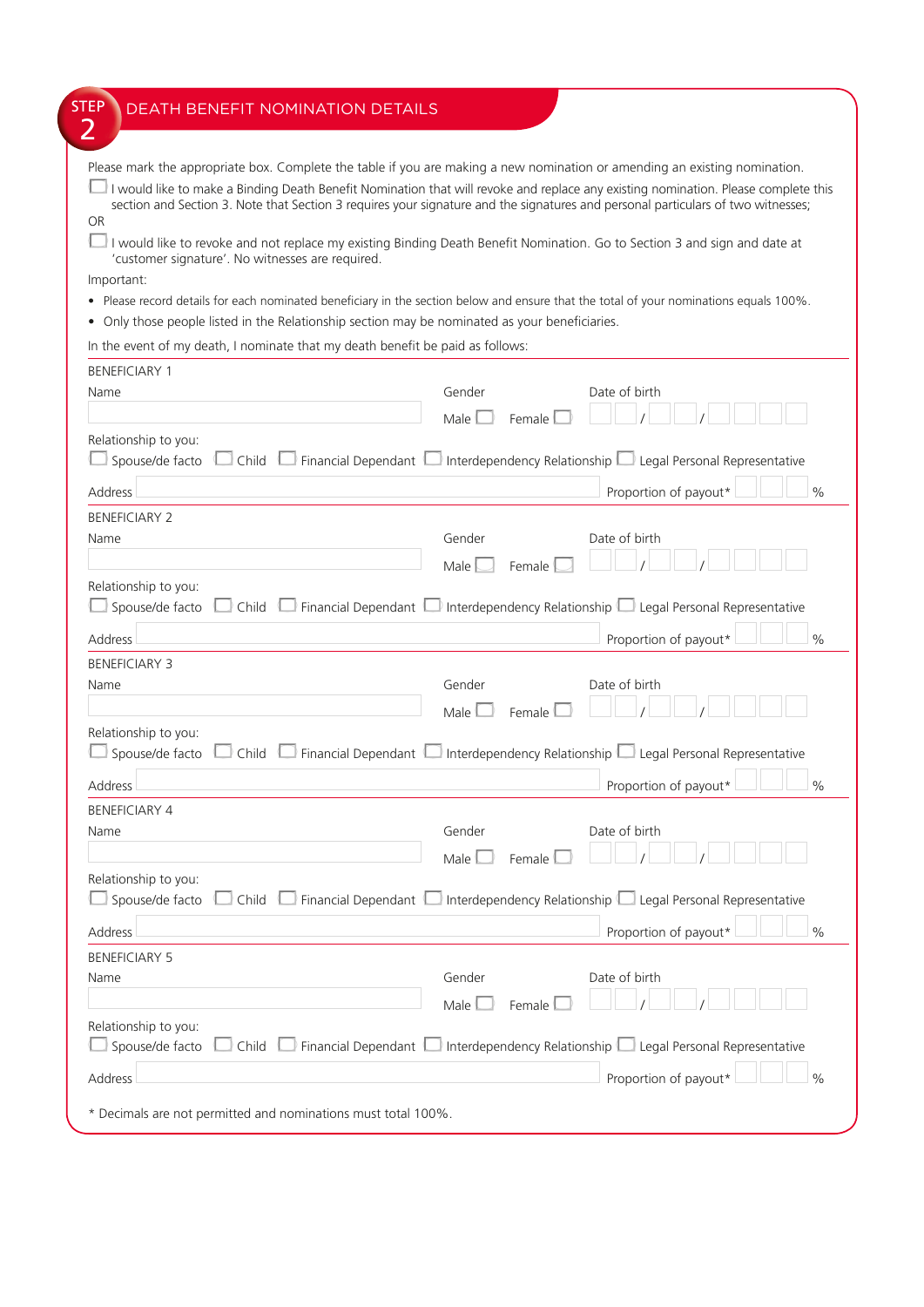### YOUR DECLARATION

Please read this declaration before you sign and date your Binding Death Benefit Nomination.

- I understand that this Binding Death Benefit Nomination will only be valid if:
	- at the date of my death, each of the beneficiaries listed on this form is a person I can nominate, as listed in the Relationship section above; and
	- it is signed by me in the presence of two witnesses, who are 18 years of age or older, and who are not listed as beneficiaries on this form.
- I understand that:

**STEP** 3

- this Binding Death Benefit Nomination Form is only valid and effective for up to three years from the date it is signed or last confirmed, and that it must be received by Virgin Money Super before my death;
- my beneficiaries and I will be bound by the provisions of Virgin Money Super's Trust Deed;
- I can amend or revoke this Binding Death Benefit Nomination at any time by completing a new Binding Death Benefit Nomination Form and returning it to Virgin Money Super;
- the Binding Death Benefit Nomination binds the Trustee to distribute my benefit as I have specified, unless the binding nomination is invalid or Superannuation Law requires otherwise. Where the nomination is invalid, I understand that the Trustee may exercise its own discretion in determining the beneficiaries of my death benefit under Virgin Money Super's Trust Deed;
- Virgin Money Super accepts no responsibility for either the correct nomination of beneficiaries or the completion of this form.

#### IMPORTANT

You must sign and date this form in the presence of two witnesses who must also sign and date this form on the same day as you. Your witnesses must be over the age of 18 and must not be beneficiaries nominated on this form.

| Signature |                                                       |
|-----------|-------------------------------------------------------|
| Date      | This MUST be the same date as the form is withnessed. |

| WITNESS ONE (INSERT FULL NAME) |                                                                                                                                                                             |
|--------------------------------|-----------------------------------------------------------------------------------------------------------------------------------------------------------------------------|
|                                | declare that the customer signed this Binding Death Benefit<br>Nomination Form in my presence. I am over 18 years of age and I am not listed as a beneficiary on this form. |
| Signature                      | Date                                                                                                                                                                        |
| WITNESS TWO (INSERT FULL NAME) |                                                                                                                                                                             |
|                                | declare that the customer signed this Binding Death Benefit                                                                                                                 |

| <b>STEP</b> | <b>EXPLANATORY NOTES</b>                                                                                                                                                                                                      |
|-------------|-------------------------------------------------------------------------------------------------------------------------------------------------------------------------------------------------------------------------------|
|             | To make a valid binding nomination, you must complete each step below. Please tick each step as you complete it to make sure you<br>submit a valid nomination.                                                                |
|             | Provide the full name/s and date/s of birth and relationship to you of your nominated beneficiaries.                                                                                                                          |
|             | Clearly state the percentage of the benefit to be paid to each nominee and make sure the percentages add up to 100%. For example,<br>if you split between 3 people, you may wish to show the percentages as 33%, 33% and 34%. |
|             | Sign and date the nomination in the presence of two witnesses, who are 18 years of age or older (and who are not nominated as<br>beneficiaries).                                                                              |
|             | The two witnesses must also complete and sign the witness declaration on the same day that you sign the form.                                                                                                                 |
|             | Send the nomination to Virgin Money Super, GPO Box 4650 Melbourne VIC 3001. It will only become effective once we receive it,<br>and if all the above steps have been correctly completed.                                    |